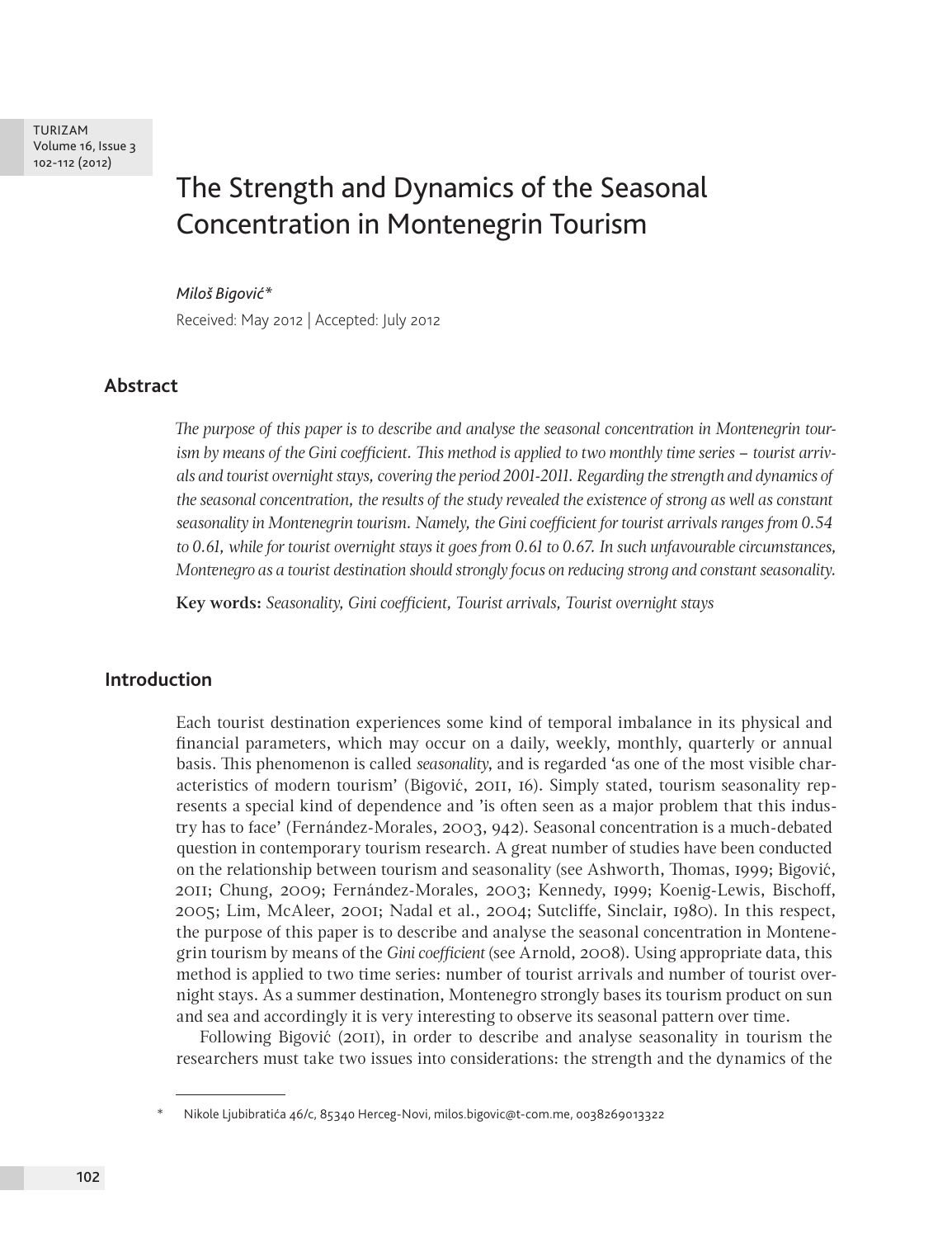seasonal concentration. Hence, the first research objective is to show how strong the seasonal pressure in Montenegrin tourism is (i.e., whether it is strong or weak). Parallel, the second research objective is to reveal the dynamics of seasonality over time (i.e., whether it is constant or non-constant). Moreover, the results of the study are expected to be useful for various destination management organizations. Therefore, the contributions of this paper are twofold. Firstly, the paper analyses the strength and dynamics of seasonality in Montenegrin tourism. Secondly, the study assists destination managers in understanding the key features of the seasonal concentration in Montenegrin tourism.

The article proceeds as follows. After the brief introduction part, a review of the literature on tourism seasonality and some facts regarding seasonality in Montenegrin tourism are presented. The third part of the paper provides a full description of the study method. After that, the study results are presented. Finally, some concluding remarks are given in the last part of the paper.

# **Background**

## Seasonal concentration in tourism

In general, 'seasonality is the systematic, although not necessarily regular, intra-year movement caused by the changes of the weather, the calendar and timing of decisions, directly or indirectly through the production and consumption decisions made by the agents of the economy' (Hylleberg, 1992, 4). According to Fernández-Morales (2003), there are many definitions of tourism seasonality. For instance, Butler (2001, 5) described seasonality in tourism 'as a temporal imbalance in the phenomenon of tourism, which may be expressed in terms of dimensions of such elements as numbers of visitors, expenditure of visitors, traffic on highways and other forms of transportation, employment and admissions to attractions'. Following Cooper et al. (2008, 686), seasonality refers to the 'temporal fluctuations of tourism on a daily, weekly, monthly or annual basis'. Along the same line, Biedermann (2008, 41) stated that seasonality is 'a prevalent characteristic in travel and tourism marked by sharp variations in demand depending on the time of the year'. In this sense, Allcock (1989, 387) defined tourism seasonality as 'the tendency of tourist flows to become concentrated into relatively short periods of the year'. The stated definitions point out the oscillations in tourism, and in order to describe them, Bigović (2011, 17) defined seasonality in tourism according to two oscillation types – 'strength and dynamics of seasonality'.

There are two causes of tourism seasonality – natural and institutionalized (BarOn, 1975). Natural is a result of nature and its forces, related to the elements of weather and climate. According to Koenig-Lewis and Bischoff (2005), these factors are predictable and recur with only small changes. On the other hand, institutionalized seasonality remains in the domain of people and is associated with legislation, religion, custom, historic conventions et cetera. For instance, school and public holidays produce institutional seasonality. Beside these two basic causes, there are some additional sources of seasonality in tourism – social pressure, fashion, imitation, inertia, tradition et cetera.

Tourism seasonality is usually seen as a negative phenomenon and 'is treated as a weakness or a problem, not only in economic sense, but also in socio-cultural and ecological' (Bigović, 2011, 17). Precisely, economic problems are related to the loss of profit due to the inefficient use of resources, low returns on capital, difficulties with employment (i.e., small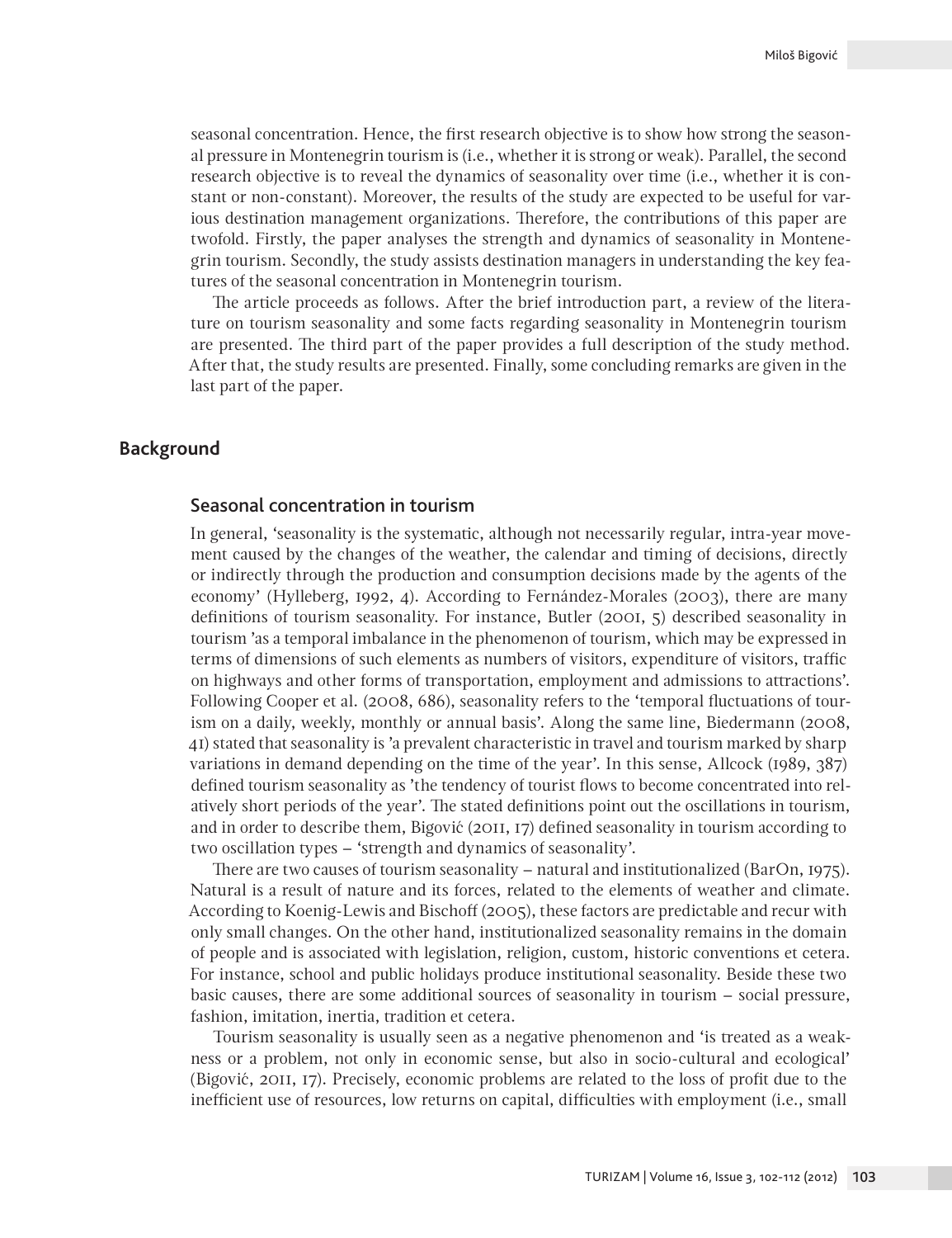chances of recruiting and retaining full-time employees), a shortage of quality rooms during the main season et cetera (see Koenig-Lewis, Bischoff, 2005; Chung, 2009, for discussion). Socio-cultural problems include congestion, overcrowding, significant increases in the cost of community services, noise, increased crime due to a higher number of people, extra police, sanitary and health personnel, increased risks of accidents, possibility of negative influences on the traditional way of life et cetera (see Koenig-Lewis, Bischoff, 2005; Chung, 2009, for discussion). Bender et al. (2005) believe that ecological problems contain pollution problems and exhaustion of the natural resources. Namely, the seasonal concentration in tourism may cause 'overuse as well as under-utilization of resources and facilities' (Bender et al., 2005, 304). Consequently, tourist destinations are trying to reduce seasonality and avoid negative effects. According to Wall and Mathieson (2006, 58), 'they do this by reducing prices, attempting to attract visitors, such as senior citizens who have more flexible schedules, and by developing special events. Most of the effort so far has been placed on manipulating the supply side in an attempt to make destinations more attractive in off-peak periods'. On the other side, Butler (2001, 6) stated that a "very little research has been done to explore any of the positive aspects of seasonality". In spite of that, there are positive effects – each year's rest period may be beneficial for majority of natural resources, where off-peak season provides a chance for recovery. Additionally, local communities can preserve their own identity through time.

# Seasonal concentration in Montenegrin tourism

According to Nadal et al. (2004), in many cases the simple plot of time series can be useful to get a first impression of the seasonal concentration. Using this kind of graphical representation, the researchers can reveal some very important properties of destination seasonality. For instance, it is easy to see the distinction between main and off-peak season as well as the length of the two shoulder seasons. Further, any non-standard data can be easily spotted. In addition, the strength and dynamics of the seasonal concentration could be roughly assessed. Along this line of reasoning, the evolution of tourist arrivals and tourist overnight stays in Montenegro, from 2001 to 2011, is explored within two figures below.

# Tourist arrivals in Montenegro

Figure 1 shows the yearly number of tourist arrivals in Montenegro. Firstly, graphical representation reveals that seasonality has a peak in July and August. Consequently, these two months are considered as the main season. On the contrary, it is visible that January, February, March, April, October, November and December refer to the off-peak season in Montenegrin tourism. Rest of the year can be treated as a shoulder season. The first one is between May and June, while the second shoulder season is during September. Further, the depiction of tourist arrivals shows no extreme and unusual specificities in the data.<sup>1</sup> With respect to the strength and dynamics, the seasonal concentration in Montenegrin tourism seems to be strong and constant (i.e., tourist arrivals are dominantly concentrated in a few months of the year – May, June, July, August and September).

This is important because only economic impacts have been affected the time series.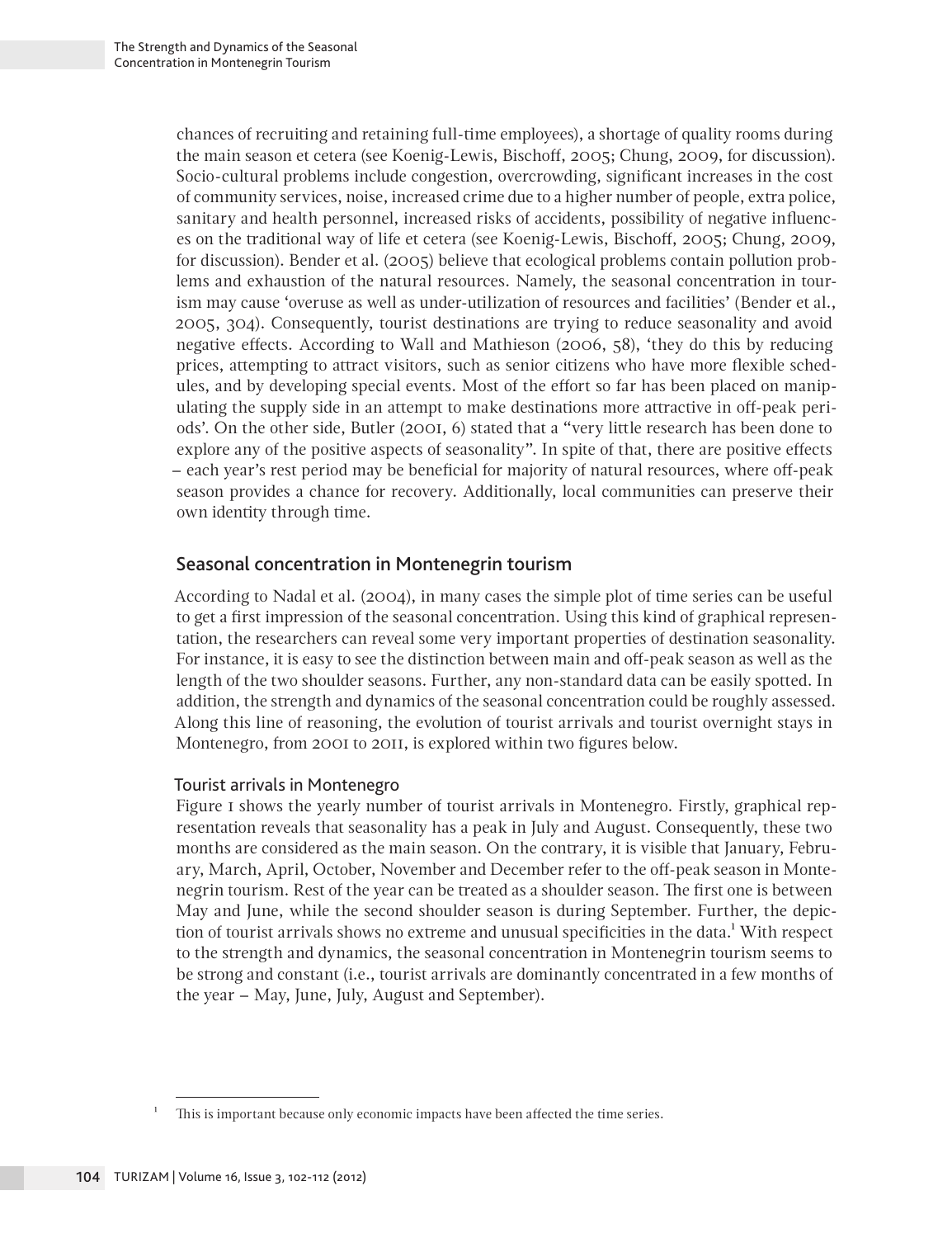

**Figure 1.** Yearly number of tourist arrivals in Montenegro: 2001-2011

#### Tourist overnight stays in Montenegro

On the other side, Figure 2 shows the yearly number of tourist overnight stays in Montenegro. First of all, graphical representation reveals that seasonality has a peak during two summer months – July and August. Again, these two months represent the main season in Montenegrin tourism. Further, it is visible that one shoulder season is during May and June, while September is another shoulder season. January, February, March, April, October, November and December refer to the off-peak season. Figure 2 also shows no extreme and unusual data in number of tourist overnight stays. As in the previous case, seasonality in Montenegrin tourism seems to be strong and constant (i.e., tourist overnight stays are dominantly concentrated in a few months of the year – May, June, July, August and September).

Based on the previous discussion, two moments should be considered in order to describe and analyse the seasonal concentration. The first moment refers to the fact whether the seasonality in Montenegrin tourism is strong or not. Following Bigović (2011) there is not any theoretical 'critical limit' suggesting a clear difference between strong and non-strong sea-



**Figure 2.** Yearly number of tourist overnight stays in Montenegro: 2001-2011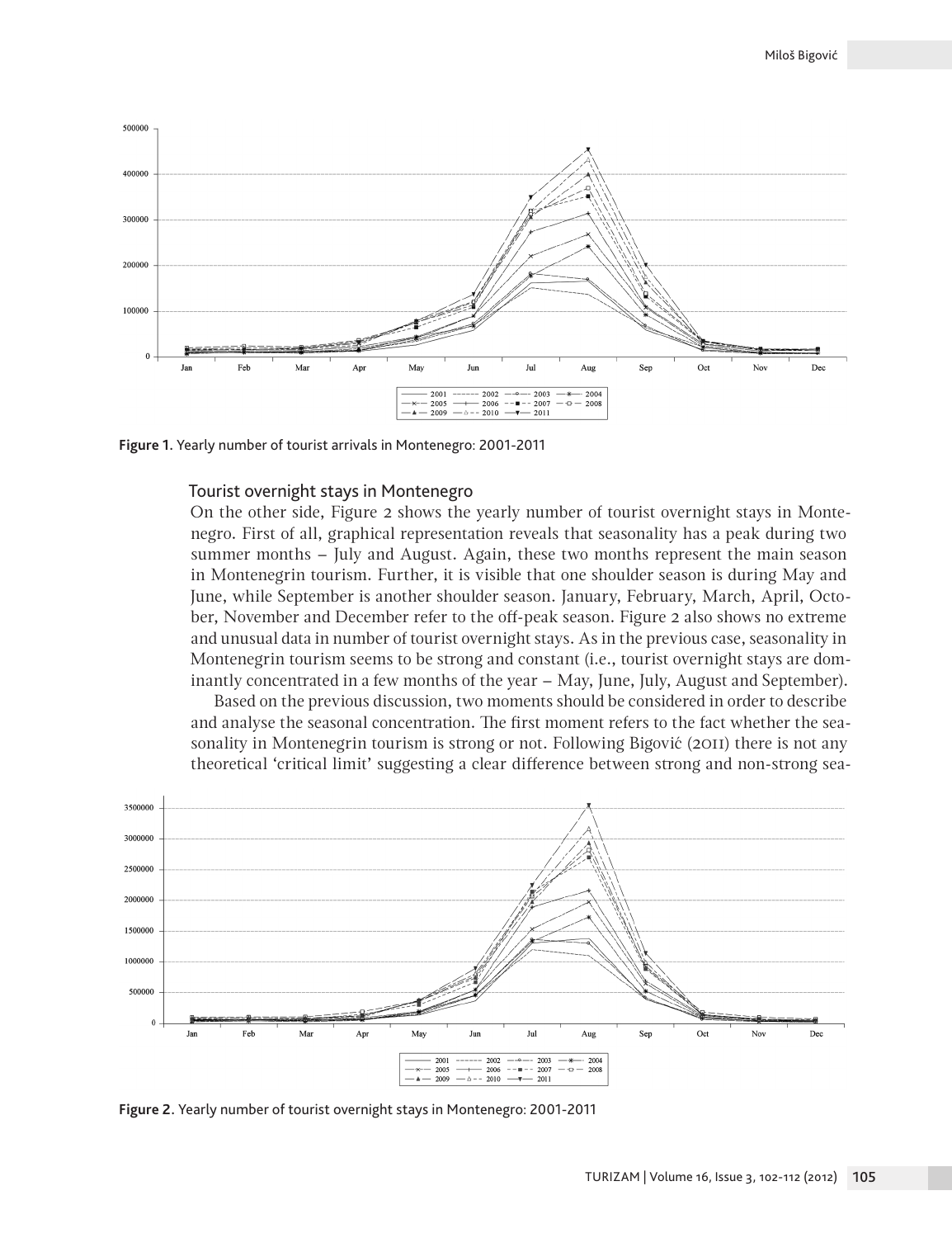sonality in tourism. However, for the purpose of this paper and according to the Gini coefficient, the suggestion for that limit is proposed to be at 0.5. Concretely, if the value of the Gini coefficient is over 0.5 the seasonal concentration should be regarded as strong and vice versa. As already stated, the simple plots suggest that the seasonal concentration in Montenegrin tourism seems to be strong. Thus, the first hypothesis read (H1):

*According to number of arrivals and overnight stays, the seasonal concentration in Montenegrin tourism is strong (i.e., all values of the Gini coefficients are over 0.5).*

The second moment refers to the fact whether the seasonality in Montenegrin tourism is constant or not. Again, Bigović (2011) stated that there is not any theoretical method suggesting a procedure for testing whether the seasonality in tourism is constant or non-constant. In spite of that, the author suggested that a visual comparison could be helpful. With respect to the Gini coefficient, if all calculated values graphically approximate a constant level, with just negligible variations, the seasonal concentration should be regarded as constant and vice versa. As previously stated, the simple plots suggest that the seasonal concentration in Montenegrin tourism seems to be constant. Thus, the second hypothesis read (H2):

*According to number of arrivals and overnight stays, the seasonal concentration in Montenegrin tourism is constant (i.e., all values of the Gini coefficient graphically approximate a constant level with just negligible variations).*

# **Method**

As expected, an appropriate measuring method is needed in order to describe and analyse the seasonal concentration in tourism. Following Nadal et al. (2004), the Gini coefficient has been the most used.

The well-known Gini coefficient is 'a statistical measure of inequality' (Black, 2002, 197) and 'is derived from the Lorenz curve' (Lundtorp, 2001, 30). Precisely, the famous Lorenz curve is a graphical representation of inequality while the Gini coefficient is a measure for this inequality. For complete equality (i.e., the same number of tourist arrivals or tourist overnight stays every month), which is an extreme situation, the Lorenz curve would be a straight line (i.e., represents 45˚ equality line) and it becomes more curved as inequality rises (Black, 2002, 279). On the other side, the Gini coefficient is a number between 0 and 1 (i.e.,  $\circ \le G \le 1$ ).<sup>2</sup> The larger the Gini coefficient, the greater the inequality (i.e., seasonality in Montenegrin tourism) and the smaller the Gini coefficient, the lower the inequality (i.e., seasonality in Montenegrin tourism) (see Arnold, 2008, 578). More specifically, in tourism industry the Lorenz curve shows 'the cumulated frequencies in rank with the lowest frequency (winter month) to the left and the month with the highest number of visitors to the right. With the same number of visitor every month, the Lorenz curve would be a straight line, the line of equality. The more unequal the seasonal distribution of visitors, the larger will be the area between the Lorenz curve and the line of equality (i.e., straight line). The Gini coefficient is calculated as the area between the curve and the 45° equality line divided by the entire area below the 45˚ line' (Lundtorp, 2001, 30). This concept is theoretically represented in Figure 3.

<sup>2</sup> G denotes the Gini coefficient.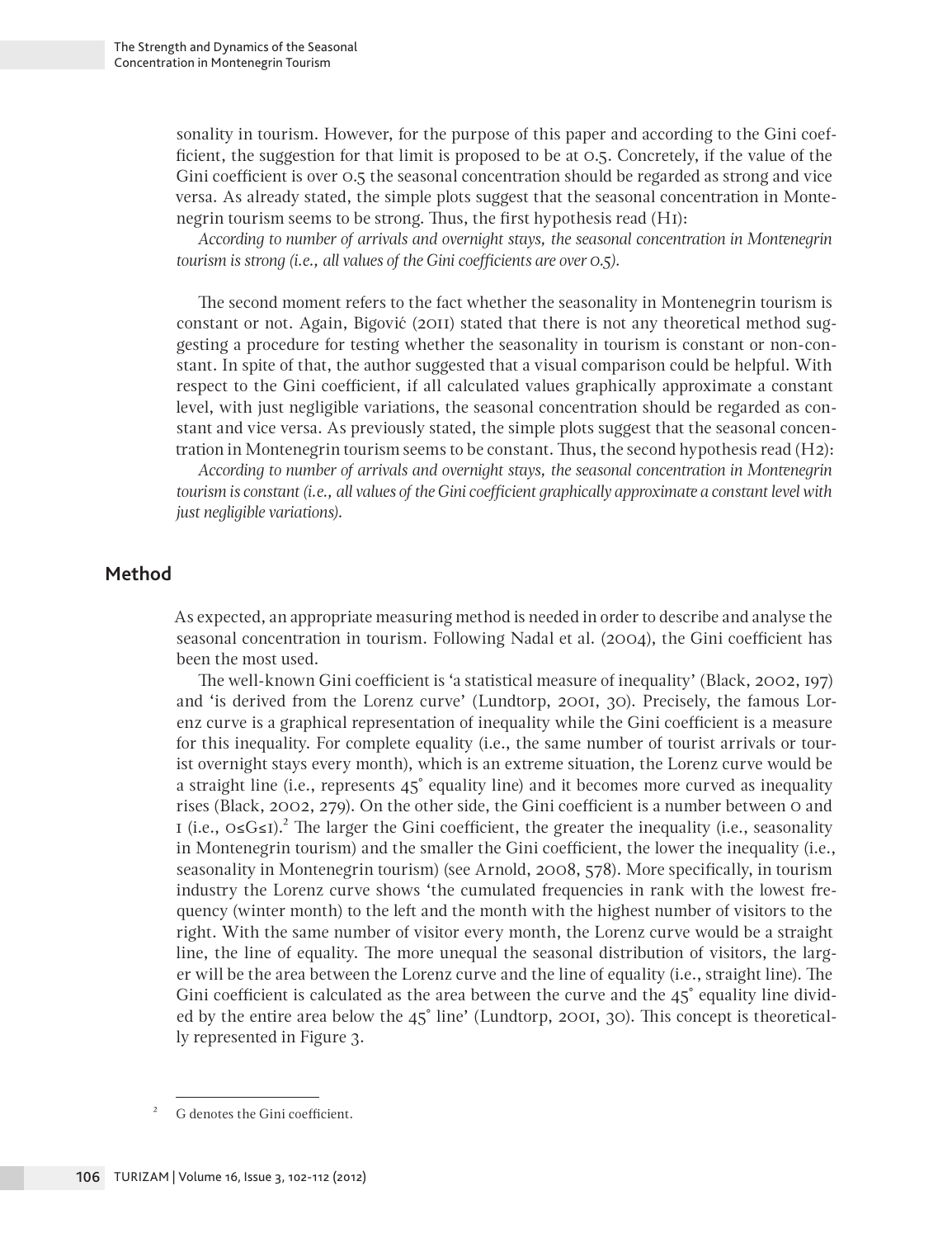

**Figure 3.** The Gini coefficient

Correspondingly, the Gini coefficient in Montenegrin tourism is equal to the area between the line of equality (OA) and the actual Lorenz curve  $\rightarrow$  I<sub>area</sub> = ξ, divided by the entire triangular area (OAB)  $\rightarrow$  I<sub>area</sub> + II<sub>area</sub> = ε under the line of equality. As shown in Figure 3, the area ξ is divided by the triangular area ε. Then, the Gini coefficient G related to Montenegrin tourism in the year t can be calculated as follows:  $Gt = \xi \div \varepsilon$ . The closer value of the Gini coefficient to zero means the smaller seasonality in Montenegrin tourism and the closer value of the Gini coefficient to one means the stronger or greater seasonality in the destination.

## **Results**

### Tourist arrivals

Eleven Lorenz curves, each representing one year, along with the line of equality are shown in Figure 4. Their resemblance is clear, which suggests that Gini coefficients are similar in value. Moreover, the first impression brings to mind a probable degree of the seasonal concentration in Montenegrin tourism. In fact, the Lorenz curves are far away from the line of equality, which implies that large values of the Gini coefficients in Montenegrin tourism can be expected.

Table 1 reveals all calculated values of the Gini coefficients in Montenegrin tourism. All figures point out a pronounced seasonality in the number of tourist arrivals. The highest obtained value of the Gini coefficient is about 0.61 and the lowest one is about 0.54. All values of the Gini coefficients are over 0.5. This strongly supports our hypothesis H1 that the seasonal concentration in Montenegrin tourism is strong.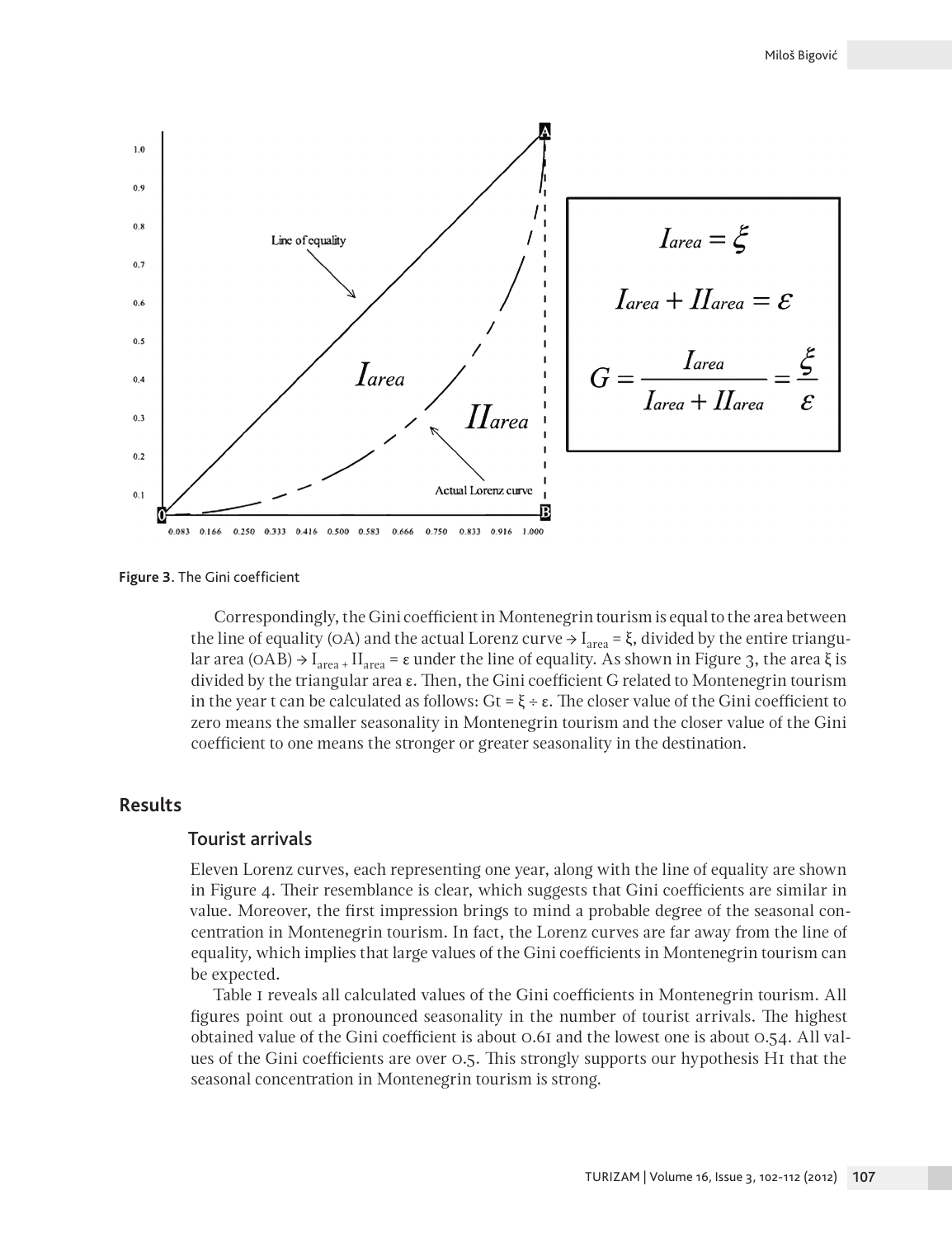

**Figure 4.** Lorenz curves – Number of tourist arrivals in Montenegro: 2001-2011

|   |      | _____ |      |      |      |      |      |      |      |      |      |
|---|------|-------|------|------|------|------|------|------|------|------|------|
|   | 2001 | 2002  | 2003 | 2004 | 2005 | 2006 | 2007 | 2008 | 2009 | 2010 | 2011 |
| ◡ | 0.56 | 0.54  | 0.59 | 0.60 | 0.61 | 0.60 | 0.58 | 0.56 | 0.59 | 0.61 | 0.60 |
|   |      |       |      |      |      |      |      |      |      |      |      |

**Table 1.** Evolution of the Gini coefficient: Tourist arrivals in Montenegro (2001-2011)

*Source: Author's calculations*



**Figure 5.** Comparison of the Gini coefficient: Tourist arrivals in Montenegro (2001-2011)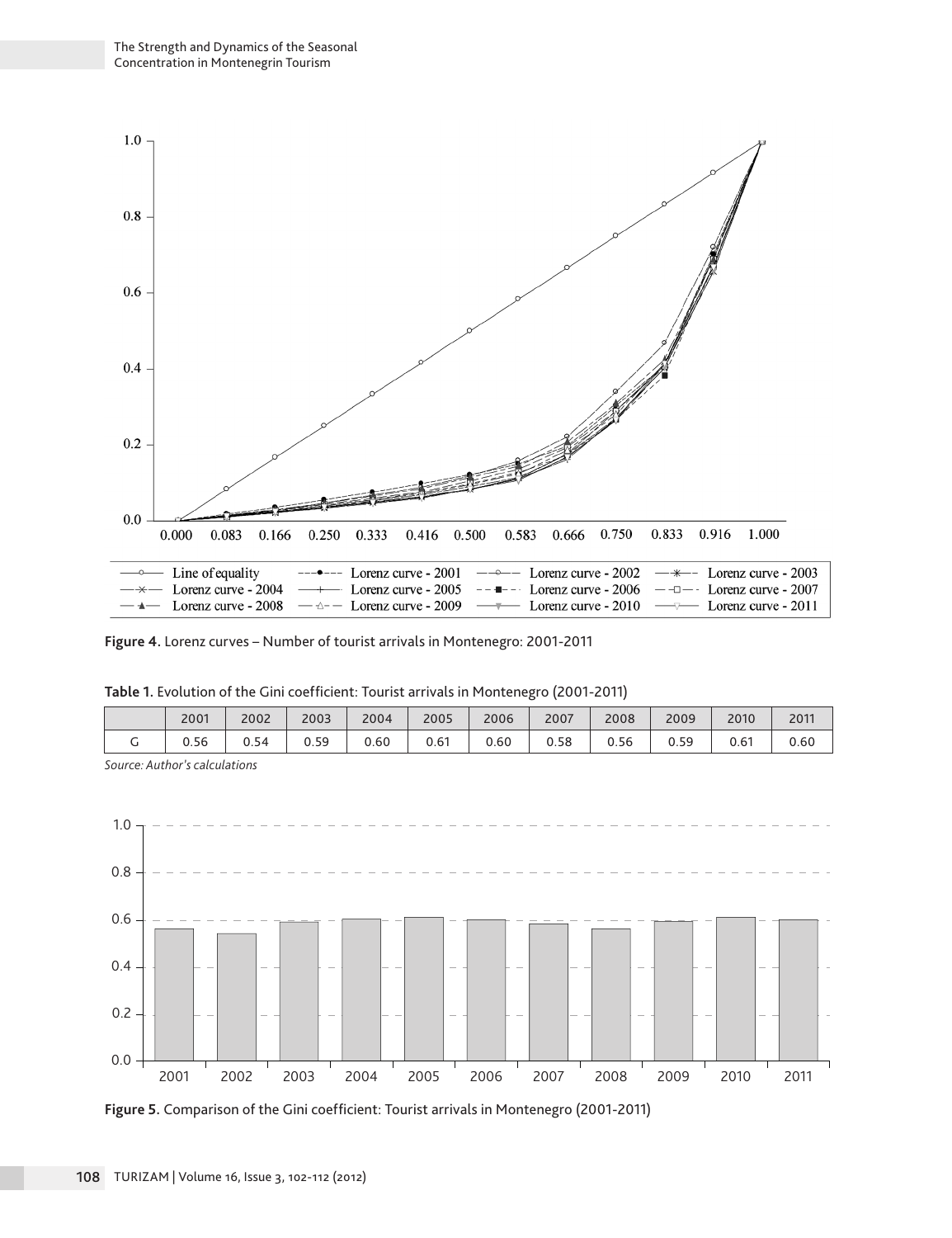On the other side, Figure 5 visually shows the values of the Gini coefficients in Montenegrin tourism. All calculated results are very stable and graphically approximate a constant level with just negligible variations, which implies that seasonality is constant. This strongly supports our hypothesis H2 that the seasonal concentration in Montenegrin tourism is constant.

# Tourist overnight stays

Again, the Lorenz curves, each for one year, along with the line of equality are outlined in Figure 6. Obviously, their resemblance is apparent, which again suggests that the Gini coefficients are pretty similar in its value. Additionally, all Lorenz curves are far away from the line of equality implying again that the large values of the Gini coefficients in Montenegrin tourism can be expected.



**Figure 6.** Lorenz curves – Number of tourist overnight stays in Montenegro: 2001-2011

Table number 2 shows all calculated values of the Gini coefficients in Montenegrin tourism. All figures reveal a pronounced seasonality in the number of tourist overnight stays. The highest obtained value of the Gini coefficient is about 0.67 and the lowest one is about 0.61. Again, all values of the Gini coefficients are over 0.5, and this strongly supports our hypothesis H1 that the seasonal concentration in Montenegrin tourism is strong.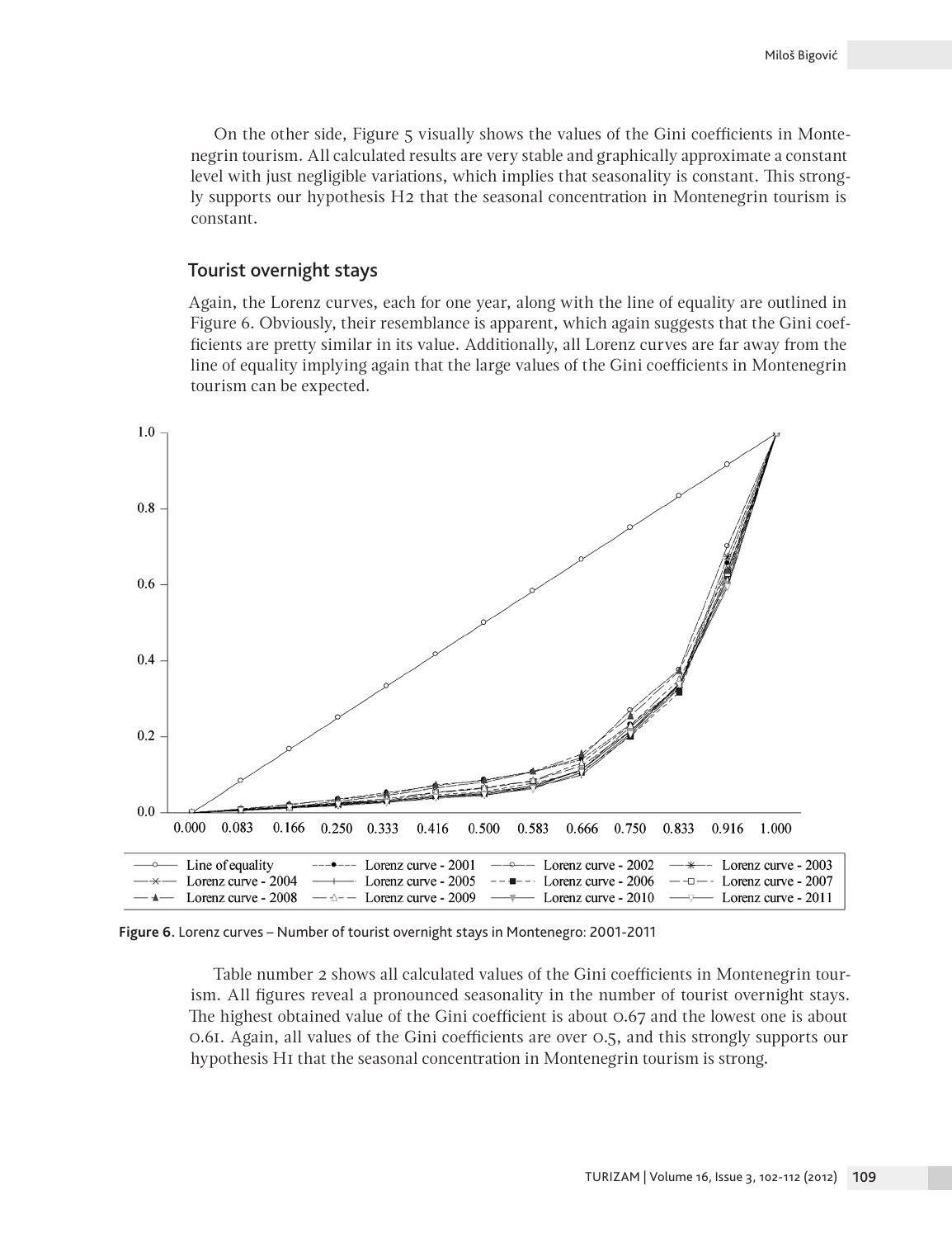| Table 2. Evolution of the Gini coefficient: Tourist overnight stays in Montenegro (2001-2011) |  |  |
|-----------------------------------------------------------------------------------------------|--|--|
|-----------------------------------------------------------------------------------------------|--|--|

| 2001 | 2002 | 2003 | 2004 | 2005 | 2006 | 2007 | 2008 | 2009 | 2010 | 2011<br><b>LUI</b> |
|------|------|------|------|------|------|------|------|------|------|--------------------|
| 0.63 | 0.61 | 0.65 | 0.66 | 0.67 | 0.66 | 0.65 | 0.62 | 0.65 | 0.67 | 0.67               |

*Source: Author's calculations*

Figure 7 visually shows the values of the Gini coefficients in Montenegrin tourism. All calculated values are stable. The results graphically approximate a constant level with just negligible variations, which again implies that seasonality is constant. This strongly supports our hypothesis H2 that the seasonal concentration in Montenegrin tourism is constant.



**Figure 7.** Comparison of the Gini coefficient: Tourist overnight stays in Montenegro (2001-2011)

According to the study results, all calculated values of the Gini coefficients are over 0.5, which enables us to accept the hypothesis HI as correct. Furthermore, all quantified values approximate a constant level, with only negligible variations. Thus, we accept the hypothesis H2 as correct as well.

# **Conclusion**

The acceptance of hypotheses has several implications related to Montenegrin tourism. Some of the most important are the following.

Because of the strong seasonality, there is no balance in Montenegrin tourism. During the main season there is overuse of resources (i.e., number of tourists highly exceeds the carrying capacity limit) and during the two shoulder seasons there is under-utilization of resources (i.e., carrying capacity limit exceeds the number of tourists). Accordingly, the tourist product sustainability is under threat during the peak season. The solution to this problem lays in reducing the seasonal concentration in Montenegrin tourism. The degree of seasonality should be approximately adequate to the destination carrying capacity limit.

Further, a huge problem in Montenegrin tourism is a black market – a direct and negative effect of strong and constant seasonality. Due to a large number of visitors and many economic activities during the main season, it is hard to control all participants in the market. A strong seasonality 'prevents' the authorities to take proper and planned activity in order to reduce the black market. The peak season is too short to enable an adequate action. There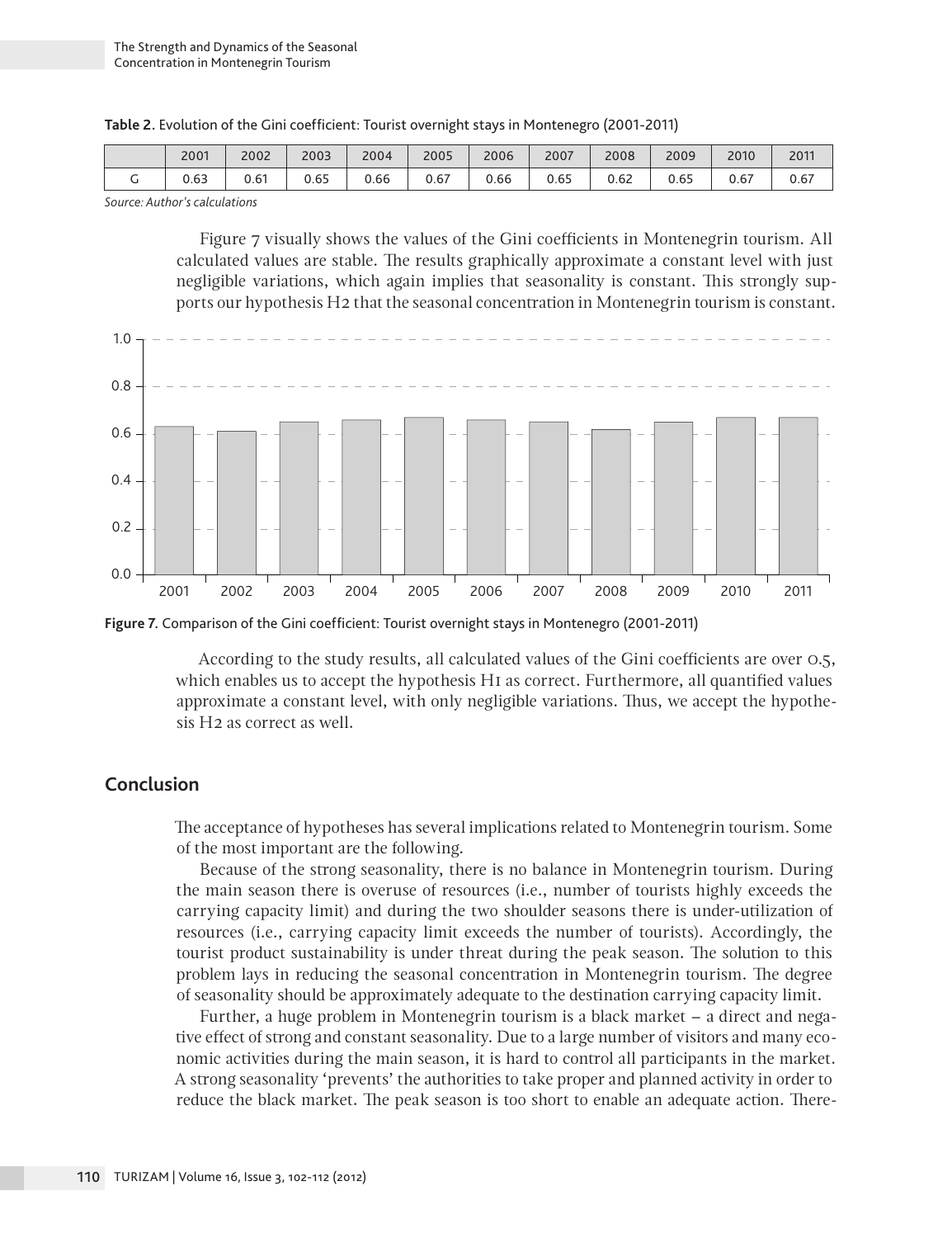fore, a long run quality of tourist product is questionable. The solution to this problem is not in reducing the black market itself, because it is impossible. The solution is in reducing the seasonal concentration in Montenegrin tourism, which will gradually reduce many illegal activities in the destination, because of the better business environment.

Montenegrin tourism also faces some problems related to tourism employment, which are yet another direct consequence of strong and constant seasonality. In fact, there is a paradoxical situation. The majority of employees are foreigners, while residents are not eager to work although the unemployment rate is high. The cause of that situation is very short working period due to a strong seasonal concentration. On the other hand, employers are not ready to recruit and retain full-time employees, again due to a strong seasonal concentration. Accordingly, the solution to this problem requires the longer season that will motivate both employers and employees to find common interests.

Because of a strong and constant seasonality, Montenegro is considered as coastal and mass, rather then selective and exclusive tourist destination. Actually, the current situation is far away from desired destination image (see Montenegro tourism development strategy to 2020) and, above all, from real potentials – based on diversity and quality of natural and artificial resources. Without reducing the extent of the seasonal concentration, it will be very hard to create and maintain a competitive and sustainable tourist product in Montenegro.

In such unfavourable circumstances, Montenegro as a tourist destination should strongly focus on reducing seasonality. In order to reduce such strong and constant seasonal concentration in Montenegrin tourism several issues need to be addressed – structure of accommodation establishments, destination pricing policy, tourist product diversification as well as better flight connections.

# **References**

- Allcock, J.B. (1989). Seasonality. In S.F. Witt & L. Moutinho (Eds.), Tourism marketing and management handbook, Prentice Hall, London, 387-392.
- Arnold, R.A. (2008). Economics, Cengage Learning, Mason.
- Ashworth, J., Thomas, B. (1999). Patterns of seasonality in employment in tourism in the UK. Applied Economics Letters 6(11), 735-739.
- BarOn, R.R.V. (1975). Seasonality in tourism: a guide to the analysis of seasonality and trends for policy making, The Economist Intelligence Unit, London, Technical Series No. 2.
- Bender, O., Schumacher, K.P., Stein, D. (2005). Measuring seasonality in Central Europe's tourism – how and for what?" Talk: CORP 2005 – GeoMultimedia 05, in 10th International Conference on Information & Communication Technologies (ICT) in Urban Planning and Spatial Development and Impacts of ICT on Physical Space, Wien, 303-309.
- Biederman, P.S. (2008). Travel and tourism: an industry example, Pearson Education, Upper Saddle River.
- Bigović, M. (2011). Quantifying seasonality in tourism: a case study of Montenegro, Academica Turistica: Tourism & Innovation Journal 4(2), 15-32.
- Black, J. (2002). A dictionary of economics, Oxford University Press, NewYork.
- Butler, R.W. (2001). Seasonality in tourism: issues and implications. In T. Baum & S. Lundtorp (Eds.), Seasonality in tourism, Elsevier Science, Oxford, 5-22.
- Chung, J.Y. (2009). Seasonality in tourism: a review, e-Review of Tourism Research 7(5), 82-96.